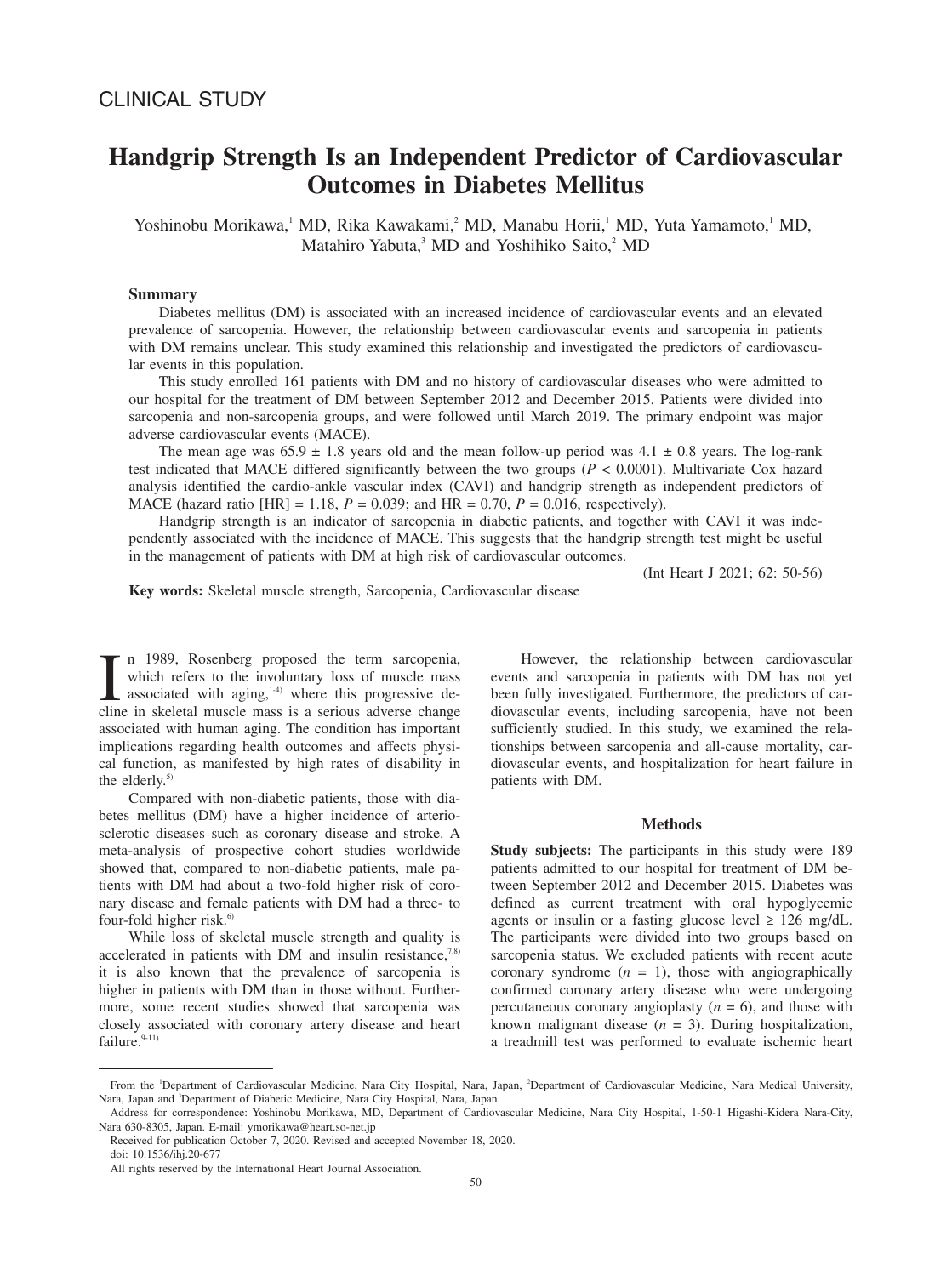



**Figure 1.** The participants in this study were 189 patients admitted to our hospital between September 2012 and December 2015 for the purpose of treating diabetes mellitus. The participants were divided into two groups based on sarcopenia status. We excluded 28 patients for several reasons. After discharge, patients were followed prospectively in an ambulatory care setting until March 2019, with a mean follow-up period of  $4.1 \pm 0.8$  years.

disease, and those who did not reach the target heart rate  $(n = 5)$  or who demonstrated ischemia  $(n = 3)$  were excluded. Ten patients lacked follow-up data, either due to disability or institutionalization  $(n = 5)$  or because they were lost to follow-up  $(n = 5)$ . After discharge from our hospital, patients were followed up prospectively in an ambulatory care setting until March 2019, with a mean follow-up period of  $4.1 \pm 0.8$  years (Figure 1).

This study was conducted in accordance with the Declaration of Helsinki and was approved by the Ethics Committee of Nara City Hospital (approval number 36). Data compilation was performed in a manner intended to prevent identification of patients' personal information. In addition, the study analyzed the results of evaluations performed during a series of hospitalizations for diabetes education. The study was fully explained to all participants, and analysis was performed only after written consent was obtained.

**Primary and secondary endpoints:** The primary endpoint of this study was a composite of major adverse cardiovascular events (MACE: cardiovascular death, nonfatal myocardial infarction [MI], unstable angina, newly developed effort angina, heart failure, and stroke). Secondary endpoints comprised each of the separate cardiovascular events included in MACE.

**Definition of sarcopenia:** This study adopted the diagnostic criteria in the consensus report of the Asian Working Group for Sarcopenia.<sup>4)</sup> The presence of low muscle mass and poor strength was used to diagnose sarcopenia. Patients with a walking speed higher than 0.8 m/second were assigned to the non-sarcopenia group. We used the appendicular skeletal muscle mass index to measure muscle mass and the handgrip strength test to examine muscle strength. Appendicular skeletal muscle mass (ASM) was calculated by summing the muscle mass in the arms and legs, assuming that all tissues that were not fat or bone were skeletal muscle. The appendicular skeletal muscle mass index (SMI) was defined as ASM/height<sup>2</sup> (kg/m<sup>2</sup>).<sup>12</sup> An ASM reference value of  $7.0 \text{ kg/m}^2$  was used to diagnose sarcopenia in men and 5.7 kg/m<sup>2</sup> was used in women. The cut-off points for handgrip strength were 26 kg in men and 18 kg in women. Based on the diagnostic criteria mentioned above, we divided patients into sarcopenia and non-sarcopenia groups.

**Anthropometric measurement:** In this study, lean mass of the upper and lower extremities and total body lean mass were assessed using bioelectrical impedance analysis (BIA) conducted with an InBody 520 body composition analyzer (Model D; Biospace, Seoul, Korea). BIA measurements were taken at least two hours after breakfast and with an empty bladder.

**Strength assessment:** Isokinetic knee extensor strength was measured with a dynamometer (model μTas; Anima, Tokyo, Japan) with the participant in a sitting position with the knee at 90 degrees of flexion. Both left and right sides were measured unless one side was injured or if exercise was contraindicated. Handgrip strength was measured with a hand dynamometer (Model Grip D; Takei, Japan) with the participant in the sitting position with the elbow flexed at 90 degrees. For both knee extensor and handgrip strengths, the strength was defined as the average of the right and left sides.

**Evaluation of echocardiography, flow-mediated dilatation (FMD) and the cardio-ankle vascular index**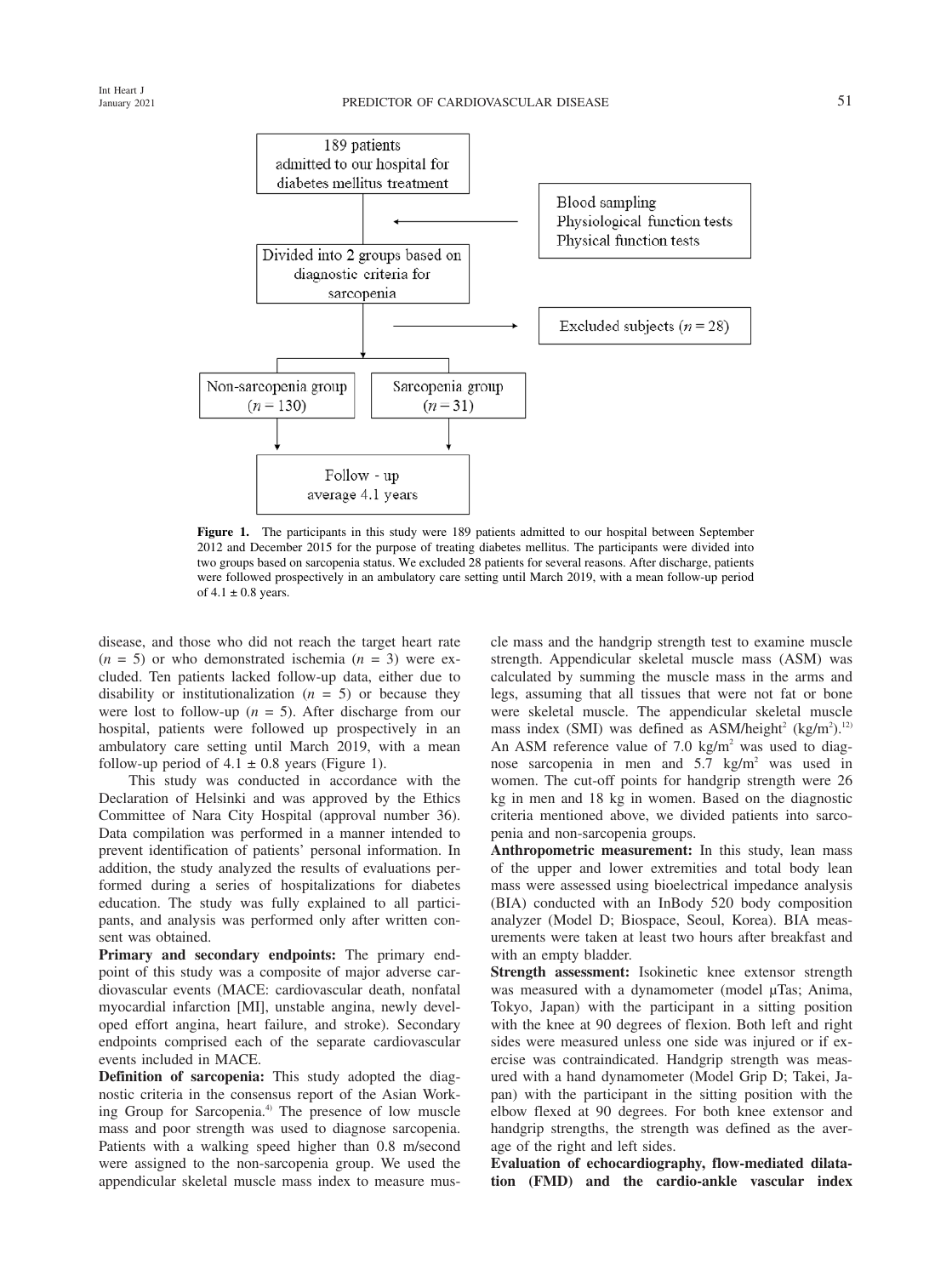**Table I.** Comparisons of Laboratory and Physiological Data in Sarcopenia and Non-Sarcopenia Groups (*n* = 161)

| Variables                       | Sarcopenia<br>$(n = 31)$ | Non-Sarcopenia<br>$(n = 130)$ | $P$ value |  |
|---------------------------------|--------------------------|-------------------------------|-----------|--|
| Age (years)                     | $67.1 \pm 2.4$           | $65.2 \pm 0.8$                | 0.327     |  |
| Gender (female/ male)           | 14/17                    | 69/61                         | 0.428     |  |
| Duration of diabetes (years)    | $13.3 \pm 1.8$           | $12.8 \pm 1.0$                | 0.458     |  |
| Body mass index $(kg/m2)$       | $21.1 \pm 0.9$           | $25.8 \pm 0.5$                | < 0.0001  |  |
| HDL cholesterol (mg/dL)         | $52.1 \pm 2.6$           | $52.5 \pm 1.2$                | 0.903     |  |
| LDL cholesterol (mg/dL)         | $112.9 \pm 6.4$          | $123.1 \pm 3.5$               | 0.100     |  |
| Triglyceride (mg/dL)            | $133.7 \pm 22.1$         | $153.1 \pm 10.7$              | 0.214     |  |
| HbA1c $(\%)$                    | $10.5 \pm 0.4$           | $10.2 \pm 0.3$                | 0.299     |  |
| C-reactive protein (mg/dL)      | $0.24 \pm 0.08$          | $0.12 \pm 0.06$               | 0.125     |  |
| Serum creatinine (mg/dL)        | $0.75 \pm 0.05$          | $0.73 \pm 0.01$               | 0.751     |  |
| Albumin (g/dL)                  | $3.73 \pm 0.08$          | $3.9 \pm 0.05$                | 0.572     |  |
| Albuminuria (mg/gCr)            | $102.1 \pm 19.8$         | $43.1 \pm 7.1$                | 0.005     |  |
| NT-proBNP (pg/mL)               | $96.8 \pm 20.1$          | $65.3 \pm 8.8$                | 0.318     |  |
| FMD(%)                          | $4.0 \pm 0.6$            | $6.3 \pm 0.2$                 | 0.0002    |  |
| $CVRR (\%)$                     | $2.26 \pm 0.24$          | $2.46 \pm 0.12$               | 0.493     |  |
| LVEF $(\% )$                    | $71.2 \pm 1.9$           | $69.9 \pm 0.8$                | 0.391     |  |
| E/E'                            | $13.8 \pm 0.6$           | $11.5 \pm 0.3$                | 0.0002    |  |
| CAVI (m/second)                 | $9.95 \pm 0.24$          | $8.51 \pm 0.11$               | < 0.0001  |  |
| Nerve conduction                |                          |                               |           |  |
| Elbow                           | $50.0 \pm 0.9$           | $50.7 \pm 0.5$                | 0.443     |  |
| Popliteal                       | $41.3 \pm 0.7$           | $41.0 \pm 0.4$                | 0.612     |  |
| Handgrip strength (kg)          | $23.1 \pm 1.6$           | $30.5 \pm 1.0$                | 0.0007    |  |
| $SMI$ (kg/m <sup>2</sup> )      | $6.6 \pm 0.3$            | $8.5 \pm 0.1$                 | < 0.0001  |  |
| Hypertension $n$ (%)            | 12(38.7)                 | 47 (36.2)                     | 0.791     |  |
| Dyslipidemia $n$ (%)            | 4(12.9)                  | 35(26.9)                      | 0.102     |  |
| Current smoker $n$ (%)          | 6(19.3)                  | 17(13.1)                      | 0.369     |  |
| Medication $n$ (%)              |                          |                               |           |  |
| Biguanide                       | 2(6.5)                   | 32(23.1)                      | 0.026     |  |
| Thiazolidine                    | 3(9.7)                   | 8(6.2)                        | 0.485     |  |
| DPP-4 inhibitor                 | 7(22.6)                  | 37(28.4)                      | 0.509     |  |
| Sulfonylurea                    | 5(16.1)                  | 26(20.0)                      | 0.623     |  |
| $\alpha$ -glucosidase inhibitor | 3(9.7)                   | 18(13.8)                      | 0.536     |  |
| SLGT2 inhibitor                 | 2(6.5)                   | 9(6.9)                        | 0.926     |  |
| Insulin                         | 9(29.0)                  | 53 (40.8)                     | 0.228     |  |
| Stain                           | 4(12.9)                  | 19(14.6)                      | 0.807     |  |
| <b>ACEI</b> or ARB              | 8(25.8)                  | 32(24.6)                      | 0.890     |  |
| Aspirin                         | 2(6.5)                   | 7(5.4)                        | 0.816     |  |

Data are expressed as mean  $\pm$  SE or as numbers. Comparisons between the two groups were performed using the Wilcoxon signed-rank test. HDL indicates high-density lipoprotein; LDL, low-density lipoprotein; FMD, flow-mediated dilatation; CVRR, coefficient variation of R–R intervals; CAVI, cardio–ankle vascular index; LVEF, left ventricular ejection fraction; SMI, skeletal muscle mass index; DPP-4, dipeptidyl-peptidase 4; and SLGT2, sodium–glucose cotransporter 2.

**(CAVI):** We measured left ventricular diameter, left ventricular ejection fraction, E-wave, E'-wave (mean of septal and lateral wall), and E/E' ratio as echocardiographic parameters.

The analysis of FMD was performed by strictly following the protocols of Corretti, *et al.*<sup>13</sup> and Thijssen, *et al*. 14) Since various factors affect FMD, we standardized temperature, food, drugs, and sympathetic stimulation in the experimental setup. Patients fasted and avoided exercise, caffeine, alcohol, drugs, stimulants, and medications for 12 hours before the FMD examination. Endotheliumdependent dilatation of the brachial artery was measured using ultrasound (UNEXEF; UNEX Corporation, Nagoya, Japan). CAVI was measured in a supine position using a Vasara VS-1000 (Fukuda Denshi, Tokyo, Japan) in accordance with the protocol described in a previous study.<sup>15)</sup> The average of the left and right CAVI values was used for analysis.

**Laboratory measurement:** Fasting blood samples were taken in the morning after hospital admission. Fasting glucose, total cholesterol, high-density lipoprotein cholesterol, low-density lipoprotein cholesterol, triglycerides, Creactive protein, and N-terminal pro-brain natriuretic peptide (NT-proBNP) levels were measured using an autoanalyzer (Automatic Analyzer 7600; Hitachi, Tokyo, Japan). We used high-performance liquid chromatography to measure urinary albumin. Both urinary albumin and creatinine were measured using early morning spot urine samples.

**Statistical analysis:** Statistical analysis was performed us-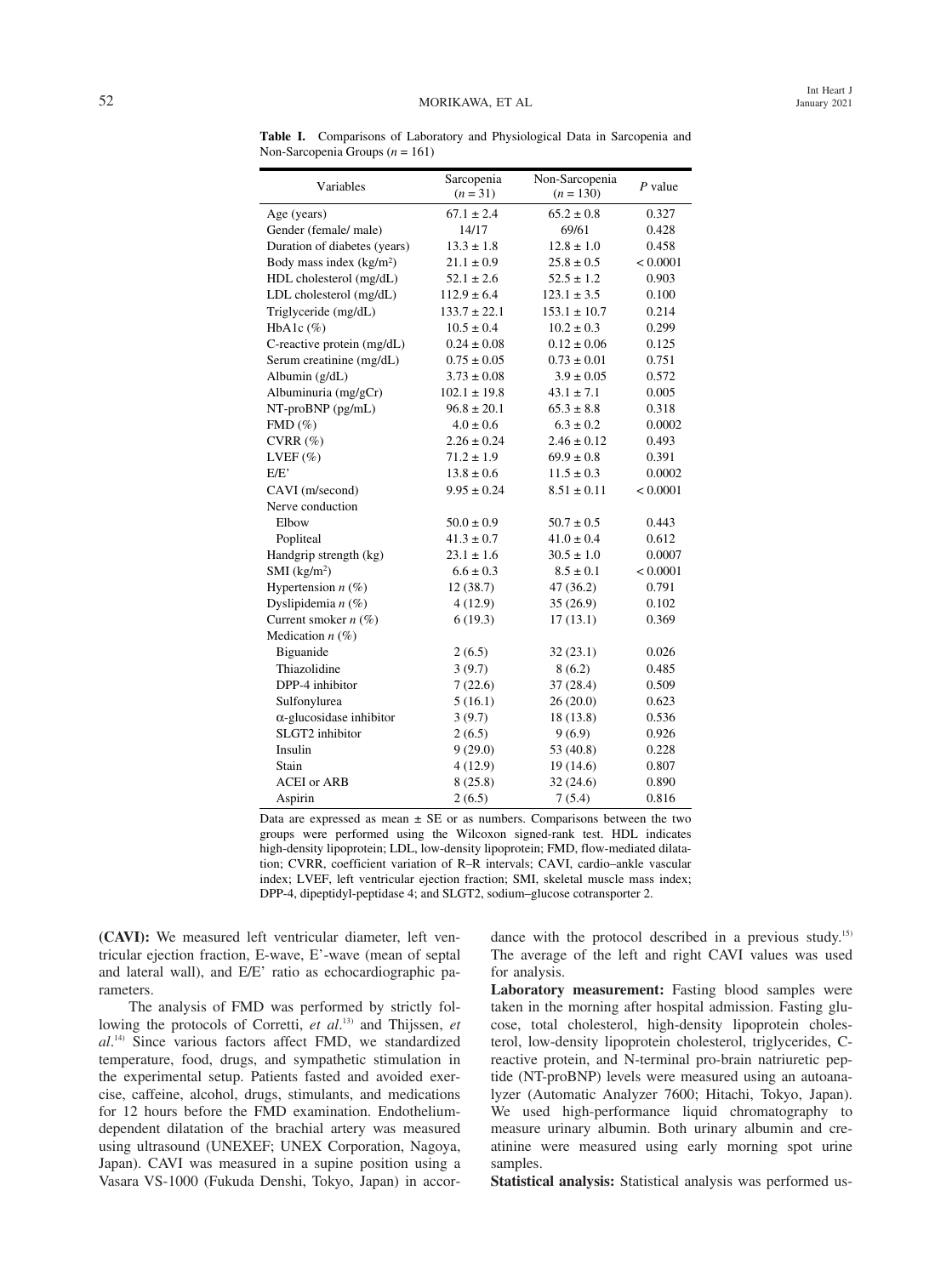

**Figure 2.** Primary endpoint: composite of all events. The log-rank test indicates a significant difference between the two groups in the incidence of MACE  $(P < 0.0001)$ .

ing JMP software, version 10.0.2 (SAS Institute, Cary, NC, USA). Numerical data were expressed as means (± standard error) or discrete values (numbers or percentages). The Wilcoxon signed-rank test was used to compare the laboratory, physiological, and physical function test results between the two groups. Pearson's chi-square test was performed on the nominal scales. The log-rank test was used to compare the incidence of events between two groups. Cox hazard analysis was used to evaluate MACE in univariable and multivariable analyses. Covariates with a significance of  $P < 0.05$  or below in univariate analyses were included in the multivariate stepwise analysis. All *P*-values were 2-tailed, and  $P < 0.05$  was considered statistically significant. Receiver operating characteristic (ROC) analysis and the area under curve (AUC) were used to identify the sensitivity and specificity of handgrip strength cut-off points for the detection of MACE. The optimal cut-off values were defined as the point at which the value of "sensitivity + specificity-1" was maximum (Youden index).

**Table II.** Log-Rank Test Comparing the Incidence of Events between Two Groups  $(n = 161)$ 

| <b>Outcomes</b>                   | Sarcopenia<br>$(n=31)$ |                              | Non-Sarcopenia<br>$(n = 130)$ |                            | Hazard Ratio<br>$(95\% \text{ CI})$ | $P$ value |
|-----------------------------------|------------------------|------------------------------|-------------------------------|----------------------------|-------------------------------------|-----------|
|                                   | No. $(\%)$             | No. per $100$<br>person-year | No. $(\%)$                    | No. per 100<br>person-year |                                     |           |
| Primary end point: all events     | 7(22.6)                | 5.54                         | 6(4.6)                        | 1.13                       | $4.71(2.10-6.72)$                   | < 0.0001  |
| Cardiovascular death              | 0(0)                   | $\Omega$                     | 0(0)                          | 0                          |                                     |           |
| Nonfatal myocardial infarction    | 1(3.2)                 | 0.68                         | 0(0)                          | $\mathbf{0}$               |                                     |           |
| Unstable angina                   | 0(0)                   | $\Omega$                     | 0(0)                          | $\mathbf{0}$               |                                     |           |
| Effort angina                     | 3(9.6)                 | 2.37                         | 2(1.5)                        | 0.38                       | $6.15(3.49 - 8.26)$                 | 0.027     |
| Heart failure                     | 1(3.2)                 | 0.79                         | 2(1.5)                        | 0.38                       | $2.07(1.12 - 2.77)$                 | 0.215     |
| Stroke (ischemic and hemorrhagic) | 2(6.5)                 | 1.58                         | 2(1.5)                        | 0.38                       | $4.28(3.25 - 5.90)$                 | 0.108     |

|  |  |                                    | <b>Table III.</b> Results of Univariate Cox Proportional Hazard Analysis of |  |  |
|--|--|------------------------------------|-----------------------------------------------------------------------------|--|--|
|  |  | MACE During the Observation Period |                                                                             |  |  |

|                                       | Univariate analysis |         |  |
|---------------------------------------|---------------------|---------|--|
|                                       | HR (95% CI)         | P value |  |
| Age (years)                           | $1.00(0.98-1.03)$   | 0.507   |  |
| Gender (female/male)                  | $1.01(0.45-2.30)$   | 0.975   |  |
| Duration of diabetes mellitus (years) | $1.00(0.97-1.02)$   | 0.702   |  |
| Body mass index $(kg/m2)$             | $0.97(0.90-1.04)$   | 0.335   |  |
| Serum creatinine (mg/dL)              | $1.60(0.61-3.81)$   | 0.328   |  |
| Albuminuria $(mg/gCr)$                | 1.16 (0.96-1.37)    | 0.033   |  |
| $NT-proBNP$ ( $pg/mL$ )               | $1.00(0.99-1.01)$   | 0.547   |  |
| $FMD(\%)$                             | $0.96(0.90-1.01)$   | 0.142   |  |
| LVEF $(\%)$                           | $1.00(0.98-1.02)$   | 0.934   |  |
| E/E'                                  | $1.35(0.84-1.85)$   | 0.012   |  |
| CAVI (m/second)                       | $1.49(0.88-2.11)$   | 0.001   |  |
| Handgrip strength (kg)                | $0.79(0.34-1.26)$   | 0.0002  |  |
| $SMI$ (kg/m <sup>2</sup> )            | $1.07(0.95-1.18)$   | 0.146   |  |
| Hypertension                          | $1.21(0.81-1.63)$   | 0.302   |  |
| Dyslipidemia                          | $1.18(0.73 - 1.87)$ | 0.486   |  |
| Current smoker                        | $1.13(0.65-2.05)$   | 0.662   |  |

Independent variables  $(P < 0.05)$  are listed. FMD indicates flow-mediated dilatation; CAVI, cardio–ankle vascular index; and SMI, skeletal muscle mass index.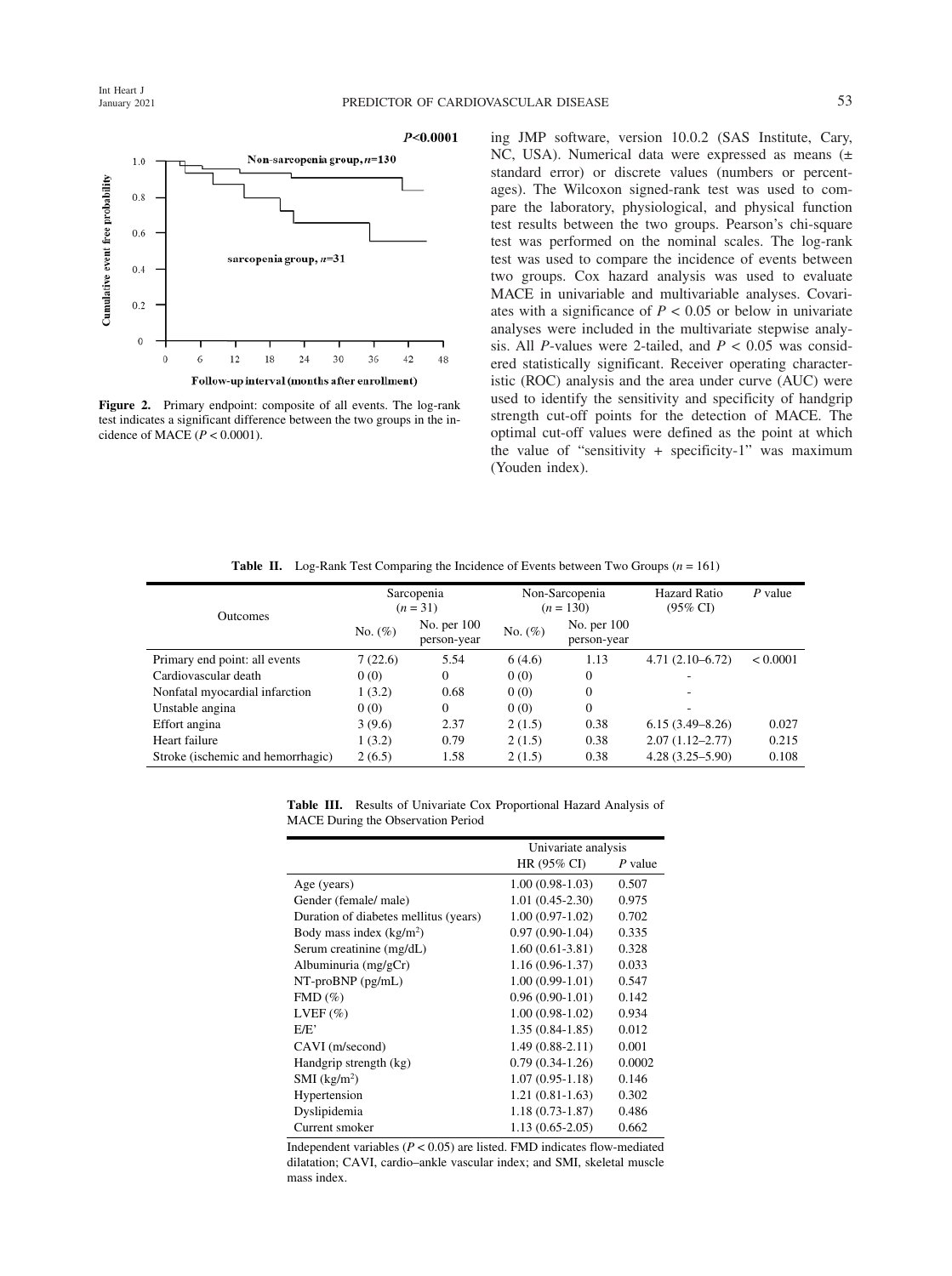**Table IV.** Results of Multivariate Cox Proportional Hazard Analysis of MACE During the Observation Period

|                        | Multivariate analysis |         |  |
|------------------------|-----------------------|---------|--|
|                        | HR (95% CI)           | P value |  |
| Albuminuria $(mg/gCr)$ | $1.05(1.00-1.11)$     | 0.478   |  |
| E/E'                   | $1.09(0.97-1.13)$     | 0.102   |  |
| CAVI (m/second)        | $1.18(0.99 - 1.21)$   | 0.039   |  |
| Handgrip strength (kg) | $0.70(0.40-1.45)$     | 0.016   |  |

Independent variables ( $P < 0.05$ ) are listed. CAVI indicates cardio anklevascular index.



**Figure 3.** ROC curve of handgrip strength for MACE in this study.



**Figure 4.** Primary endpoint: composite of all events. The log-rank test indicates a significant difference between the high and low handgrip strength groups in the incidence of MACE (*P* < 0.0001).

## **Results**

**Clinical characteristics:** The data from 161 patients were available for the analysis of laboratory and physiological function test results. The baseline clinical characteristics of the 161 patients are shown in Table I. Patient age and the duration of DM did not differ between the sarcopenia and non-sarcopenia groups (67.1  $\pm$  2.4 versus 65.2  $\pm$  0.8

years,  $P = 0.327$ ;  $13.2 \pm 1.7$  versus.  $12.6 \pm 0.9$  years,  $P =$ 0.451, respectively). There were no significant differences in gender ratio between the two groups (female/male: 14/ 17 versus. 69/61,  $P = 0.428$ , respectively). Body mass index, FMD, SMI, and handgrip strength were significantly lower in the sarcopenia group than in the non-sarcopenia group  $(21.1 \pm 0.9 \text{ versus. } 25.8\% \pm 0.5\%, P < 0.0001; 4.0)$  $\pm$  0.6 versus. 6.3%  $\pm$  0.2%, *P* = 0.0002; 6.6  $\pm$  0.3 versus. 8.5%  $\pm$  0.1%,  $P < 0.0001$ ; 23.1  $\pm$  1.6 versus. 30.5  $\pm$  1.0 kg, *P* = 0.0007, respectively). Albuminuria, E/E', and CAVI were significantly higher in the sarcopenia group than in the non-sarcopenia group  $(102.1 \pm 19.8 \text{ versus.})$ 43.1  $\pm$  7.1 mg/gCr, *P* = 0.005; 13.8  $\pm$  0.6 versus. 11.5  $\pm$ 0.3,  $P = 0.0002$ ;  $9.95 \pm 0.2.4$  versus  $8.51 \pm 0.11$  m/second,  $P < 0.0001$ , respectively). There were no significant differences between the sarcopenia and non-sarcopenia groups in the frequency of each drug used to treat diabetes, except for biguanides  $(6.5\%$  versus. 23.1\%,  $P =$ 0.026, respectively). The number of type 1 diabetic patients was three in the sarcopenia group and eight in the non-sarcopenia group, and there was no significant difference between two groups  $(P = 0.485)$ .

**The log-rank tests for primary and secondary endpoints:** The log-rank test revealed a significant difference between the two groups in the incidence of MACE (*P* < 0.0001) (Figure 2). In terms of secondary endpoints, the log-rank test showed that the two groups differed significantly in the incidence of effort angina  $(P = 0.027)$ . On the other hand, there were no significant differences regarding hospitalization for heart failure  $(P = 0.215)$  or hospitalization for stroke  $(P = 0.108)$  (Table II).

**Cox proportional analysis of MACE:** Table III shows the results of univariate Cox proportional hazard analysis of MACE. Albuminuria, E/E', CAVI, and handgrip strength correlated significantly with MACE (hazard ratio  $[HR] = 1.16$ ,  $P = 0.033$ ;  $HR = 1.35$ ,  $P = 0.012$ ;  $HR =$ 1.49, *P* = 0.001; HR = 0.79, *P* = 0.0002, respectively). Table IV shows that the stepwise multivariate Cox hazard analysis identified CAVI and handgrip strength as independent predictive factors for MACE (HR  $= 1.18$ ,  $P =$ 0.039; HR = 0.70,  $P = 0.016$ , respectively).

**ROC curve and the log-rank tests for MACE:** Figure 3 shows the ROC curve for MACE in this study. This ROC curve revealed that 18.2 kg was the handgrip strength cutoff point for MACE (AUC: 0.896, Cut-off: 18.2, Sensitivity: 0.846, Specificity: 0.876). We divided the study into two groups with cut-off values of less than 18.2 kg (low handgrip strength) and 18.2 kg or more (high handgrip strength), and performed a log-rank test for MACE. The log-rank test indicates a significant difference between the low and high handgrip strength groups in the incidence of MACE (*P* < 0.0001) (Figure 4).

## **Discussion**

While Cox proportional hazard analysis of MACE identified CAVI value and handgrip strength as independent predictive factors, in this study the probability of MACE in the sarcopenia group was higher than that in the non-sarcopenia group. The main finding of the study was that handgrip strength was the most important and in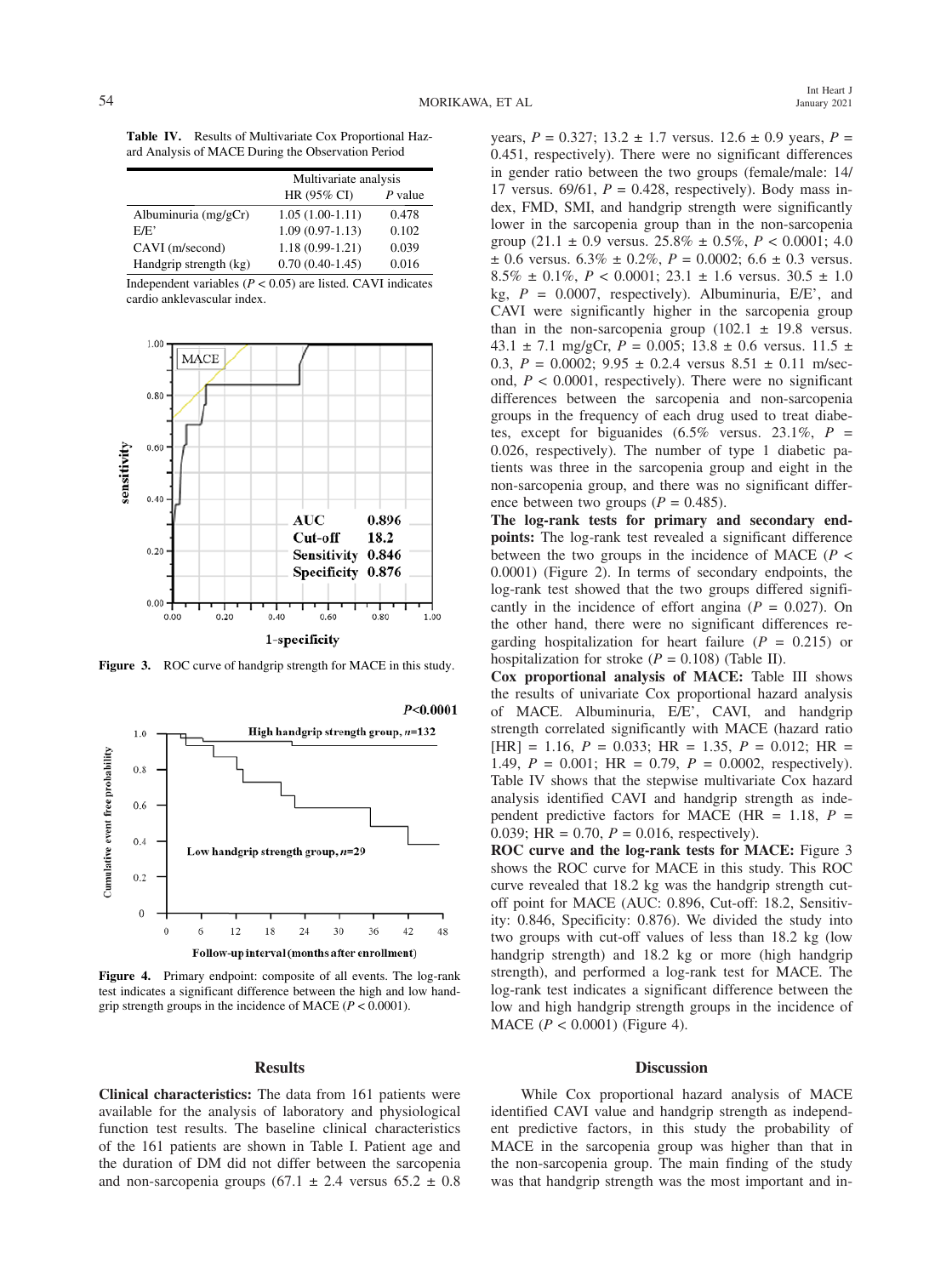dependent predictor of MACE in patients with DM.

The relationship between sarcopenia and cardiovascular events was demonstrated in previous studies. $16,17$ Among studies not focused on diabetes, while several showed that low handgrip strength was an effective predictor of cardiovascular events, $18,19)$  one suggested that handgrip strength was inversely associated with all-cause mortality and CVD.<sup>20)</sup> While the association between sarcopenia and cardiovascular events in diabetic patients has not yet been fully investigated, a study of patients with DM, including those with previous cardiovascular events, showed that low handgrip strength accurately predicted cardiovascular events, $11)$  with this being the first study to clarify handgrip strength and CAVI as predictors of MACE.

Sarcopenia is defined by muscle mass, muscle strength, and walking speed. In this study, we used the diagnostic criteria developed by consensus report of the Asian Working Group for Sarcopenia.<sup>4)</sup> We used the SMI, muscle strength, and walking speed to diagnose sarcopenia. In this study, the SMI differed between the two groups, but it was not an independent factor in regression analysis. By contrast, handgrip strength was an independent factor and is therefore considered to be an index that correlates with prognosis. With regard to other analyzed variables, diabetes laboratory data, medication history, and coronary risk factors such as hypertension and dyslipidemia were not independent predictive factors in regression analysis. Hypercholesterolemia and hypertension are known risk factors for coronary diseases in patients with DM. In addition, the use of statins is known to reduce the risk of macrovascular events,<sup>21)</sup> and ACE inhibitors and calcium channel blockers can significantly reduce the risk of stroke. Furthermore, the risk of coronary artery disease is known to be suppressed by calcium channel blockers.<sup>22)</sup> The patients in this study were hospitalized for control of DM and were discharged with instructions regarding exercise, drug therapy, and dietary measures to address coronary artery disease. Therefore, it is possible that traditional coronary risk factors were not identified as independent factors in regression analysis in this study. Despite the background of our participants, however, handgrip strength was identified as an independent factor in regression analysis, so it may become important as a new prognostic factor.

Additional studies will be required to investigate laboratory data other than those examined here, as in patients with DM it is necessary to consider factors that affect handgrip strength and cardiovascular events, but the power of this study was insufficient to do so.

While in past studies, impaired endothelial nitric oxide synthesis played a role in the association between albuminuria and cardiovascular disease risk, in this study, while the duration of DM was similar in the two groups, the sarcopenia group demonstrated a significantly higher degree of albuminuria and significantly reduced FMD compared to the non-sarcopenia group. Furthermore, there are indications that endothelial dysfunction and chronic inflammation, both of which play an important role in the development of atherothrombosis, are present in the early stages of renal insufficiency.<sup>23-26)</sup> In what might be associated with cardiovascular events in patients with DM and sarcopenia because endothelial function is known to correlate with albuminuria, and while this study did not measure inflammatory factors, deterioration of endothelial function was observed in the sarcopenia group. Although it is unknown whether sarcopenia is the cause of endothelial dysfunction, handgrip strength is thought to be associated with endothelial dysfunction and may be associated with prognosis for this reason. In order to clarify the cause of sarcopenia cardiovascular events in patients with DM, further research is needed to clarify the etiology of sarcopenia.

In this study, handgrip strength was the most relevant predictor of MACE. Although this study was able to suggest a relationship between handgrip strength and MACE, various factors are thought to be related, and further research is needed on each relationship.

**Limitations:** First, our study is conducted at one institution, and so is not a multi-center study. Also it has a small number of diabetic patients. Second, in this study, diabetic patients were treated only with conventional diabetes, without intervention with drugs or the like. Third, this study is conducted on patients hospitalized for diabetes control, targeting patients with poor diabetes control at admission. The fourth limitation is that the treadmill test has low sensitivity and specificity for coronary artery disease. Since this study recognizes the above limitations, further research is needed to resolve these limitations.

## **Conclusions**

In what suggests that the handgrip strength test might be useful in the management of patients with DM who are at high risk of cardiovascular outcomes, handgrip strength is an indicator of sarcopenia in diabetic patients, and like CAVI, it was found to be independently associated with the prevalence of MACE.

## **Disclosure**

**Conflicts of interest:** No COI to disclose. **IRB information:** The Ethics Committee of Nara City Hospital (approval number 36)

#### **References**

- 1. Rosenberg IH. Summary comments. Am J Clin Nutr 1989; 50: 1231-3.
- 2. Rosenberg IH. Sarcopenia: origins and clinical relevance. J Nutr 1997; 127 Supplement: 990S-991S.
- 3. Cruz-Jentoft AJ, Baeyens JP, Bauer JM, *et al*. European Working Group on Sarcopenia in Older People. Sarcopenia: European consensus on definition and diagnosis: report of the European Working Group on Sarcopenia in Older People. Age Ageing 2010; 39: 412-23.
- 4. Chen LK, Liu LK, Woo J, *et al*. Sarcopenia in Asia: consensus report of the Asian Working Group for Sarcopenia. J Am Med Dir Assoc 2014; 15: 95-101.
- 5. Goodpaster BH, Carlson CL, Visser M, *et al*. Attenuation of skeletal muscle and strength in the elderly: the Health ABC Study. J Appl Physiol 2001; 90: 2157-65.
- 6. Huxley R, Barzi F, Woodward M. Excess risk of fatal coronary